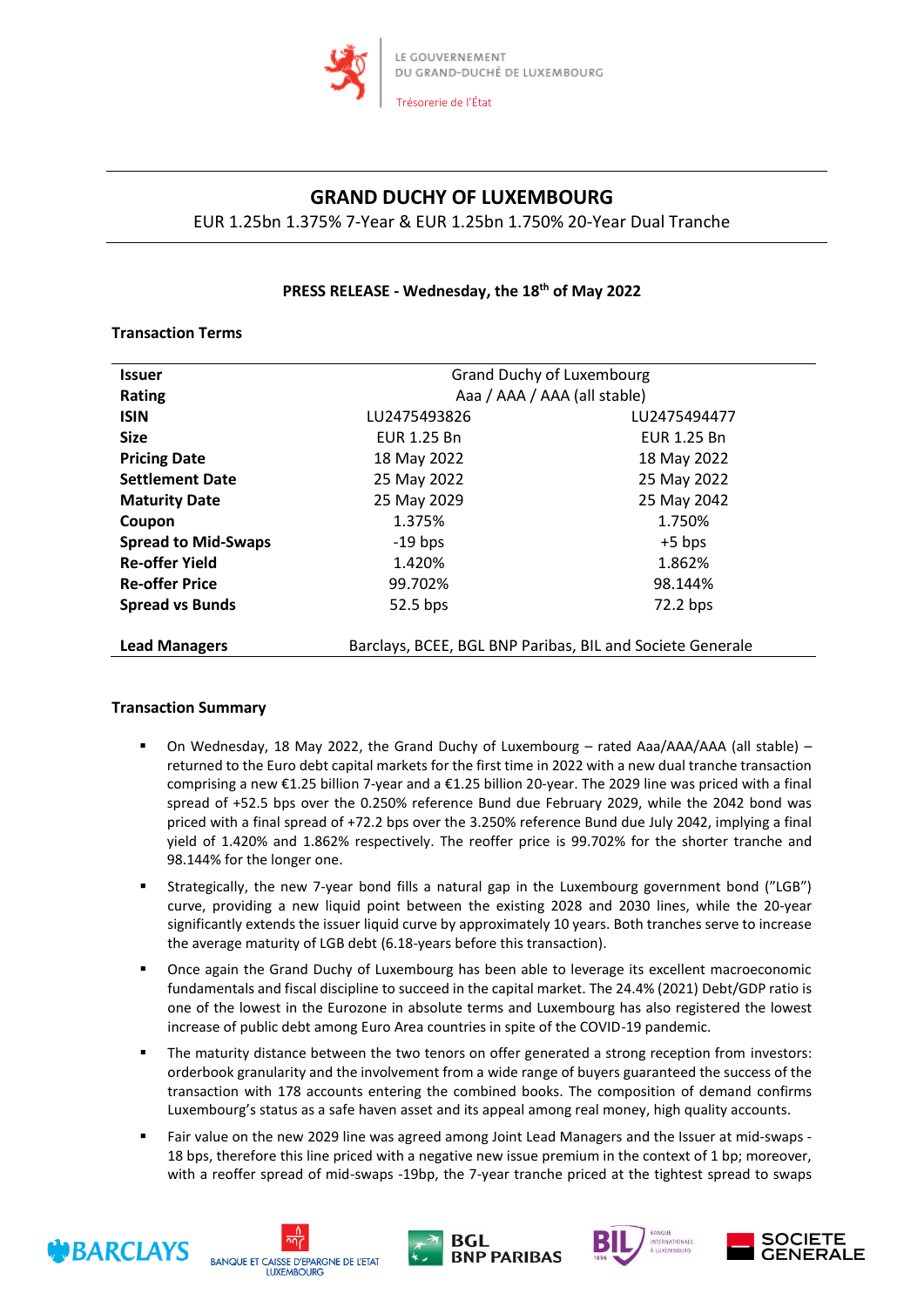

#### Trésorerie de l'État

ever for any maturity across the LGB curve. As for the 20-year tranche, it will provide a key new reference point for future long-end issuance by the Issuer.

Joint lead managers for the transaction were Barclays, BCEE, BGL BNP Paribas, BIL and Societe Generale.

### **Pricing and Execution**

- **The formal mandate of the new Grand Duchy of Luxembourg dual tranche transaction was announced** on Tuesday 17th of May 2022 at 13:54 CET.
- On Wednesday 18th May 2022, books officially opened at 09:01 CET with a spread guidance of midswaps -16 bp area and +6 bp area respectively.
- At 11.00 CET, a first update was released confirming book size over €4bn (including €100m JLM interest) and updating guidance to mid-swaps -18 bp area (+/- 1 bp) for the 2029 tranche. The orderbook for the 2042 tranche was communicated as in excess of €2.4bn (incl. €50mn JLM) while the spread was set at mid-swaps +5 bp. Given the rapid increase in order book size and high quality of underlying demand the spread guidance was revised lower on both tranches.
- The investor demand continued to grow and the transaction was officially launched at 11.27 CET. The new 7-years spread landed at mid-swaps -19 bp, while on the new 20-years it had been already set previously. Sizes were fixed at €1.25bn for both tranches with orderbooks reaching in excess of €4.75bn (excl. JLMs) and in excess of €2.35bn (excl. JLMs) for the 2029 and 2042 lines respectively.
- Books closed at 12.00 CET and the transaction was finally priced at 15.30 CET.

### **Distribution Summary**

- In terms of distribution the 7yr transaction received strong interest from Bank Treasuries and Central Banks/Official Institutions; while Fund Managers played a major role in the longer tranche.
- Geographically the majority of the interest for the shorter tranche came from Europe, with Nordic and Luxembourg investors taking the largest parts. The 20-year instead was sold predominantly in Germany, Austria and UK.



## **EUR 1.25bn 1.375% 7-Year Benchmark**